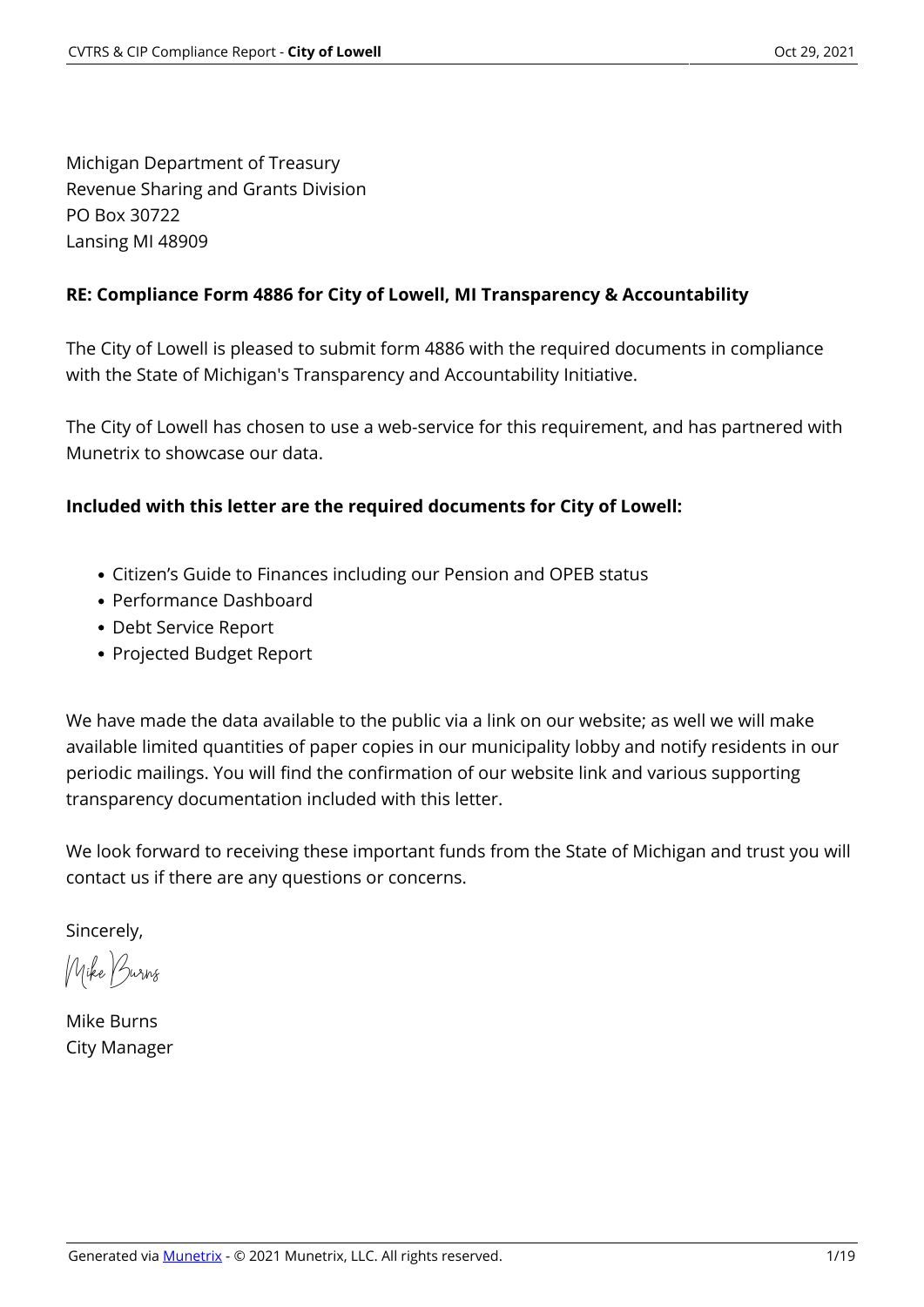# **City, Village, and Township Revenue Sharing and County Incentive Program Certification**

Issued under authority of 2021 Public Act 87. Filing is mandatory to qualify for payments.

Each city/village/township/county applying for City, Village, and Township Revenue Sharing or County Incentive Program payments must:

- 1. Certify to the Michigan Department of Treasury (Treasury) that the local unit listed below has produced and made available to the public a Citizen's Guide, a Performance Dashboard, a Debt Service Report, and a Projected Budget Report as required by 2021 Public Act 87. The local unit must include in any mailing of general information to its citizens, the Internet website address or the physical location where all the documents are available for pubic viewing in the clerk's office.
- 2. Submit to Treasury a Citizen's Guide, a Performance Dashboard, a Debt Service Report, and a Projected Budget Report.

This certification, along with a Citizen's Guide, a Performance Dashboard, a Debt Service Report, and a Projected Budget Report, **must be received by December 1, 2021,** (or the first day of a payment month) in order to qualify for that month's payment. Postmark dates will not be considered. For questions, call 517-335-7484.

| <b>PART 1: LOCAL UNIT INFORMATION</b>                                                                                                                                                         |                                        |                                                 |                                            |           |
|-----------------------------------------------------------------------------------------------------------------------------------------------------------------------------------------------|----------------------------------------|-------------------------------------------------|--------------------------------------------|-----------|
| Local Unit Name<br>City of Lowell                                                                                                                                                             |                                        | Local Unit County Name<br>Kent County           |                                            |           |
| Local Unit Code<br>41 2060                                                                                                                                                                    |                                        | Contact E-Mail Address<br>solin@ci.lowell.mi.us |                                            |           |
| Contact Name<br>Suzanne M. Olin                                                                                                                                                               | Contact Title<br><b>City Treasurer</b> |                                                 | Contact Telephone Number<br>616-897-8457   | Extension |
| Website Address, if reports are available online<br>http://munetrix.com/sections/data/municipal.php?MunilD=81&Type=City                                                                       |                                        |                                                 | Current Fiscal Year End Date<br>06/30/2022 |           |
| <b>PART 2: CITIZEN'S GUIDE</b>                                                                                                                                                                |                                        |                                                 |                                            |           |
| Check any of the following that apply:<br>The local unit has elected to use Treasury's online Citizen's Guide to comply with the legislative requirements. Therefore, a copy of the Citizen's |                                        |                                                 |                                            |           |

inline Citizen's Guide to comply with the legislative requirements. Therefore, a copy of the Citizen's Guide will not be submitted to Treasury.

The local unit does not have any unfunded liabilities (pensions or other postemployment benefits (OPEB)).

#### **PART 3: CERTIFICATION**

*In accordance with 2021 Public Act 87, the undersigned hereby certifies to Treasury that the above mentioned local unit 1) has produced a Citizen's Guide, a Performance Dashboard, a Debt Service Report, and a Projected Budget Report and 2) will include in any mailing of general information to our citizens, the Internet website address or the physical location where all the documents are available for public viewing in the clerk's office. The Citizen's Guide, Performance Dashboard, Debt Service Report, and Projected Budget Report are attached to this signed certification, unless otherwise noted in Part 2.*

| Chief Administrative Officer Signature (as defined in MCL 141.422b) | Printed Name of Chief Administrative Officer (as defined in MCL 141.422b) |
|---------------------------------------------------------------------|---------------------------------------------------------------------------|
| Mike Burns                                                          | Mike Burns                                                                |
| Title<br>City Manager                                               | Date<br>October 29, 2021                                                  |

Completed and signed form (including required attachments) should be e-mailed to: **TreasRevenueSharing@michigan.gov.** If you are unable to submit via e-mail, fax to 517-335-3298 or mail the completed form and required attachments to:

Michigan Department of Treasury Revenue Sharing and Grants Division PO Box 30722 Lansing MI 48909

| <b>TREASURY USE ONLY</b>            |                              |                        |                                  |  |  |  |  |
|-------------------------------------|------------------------------|------------------------|----------------------------------|--|--|--|--|
| <b>CVTRS/CIP Eligible</b><br>N<br>v | Certification Received       |                        | Citizen's Guide Received         |  |  |  |  |
| Performance Dashboard Received      | Debt Service Report Received |                        | Projected Budget Report Received |  |  |  |  |
| Final Certification                 |                              | <b>CVTRS/CIP Notes</b> |                                  |  |  |  |  |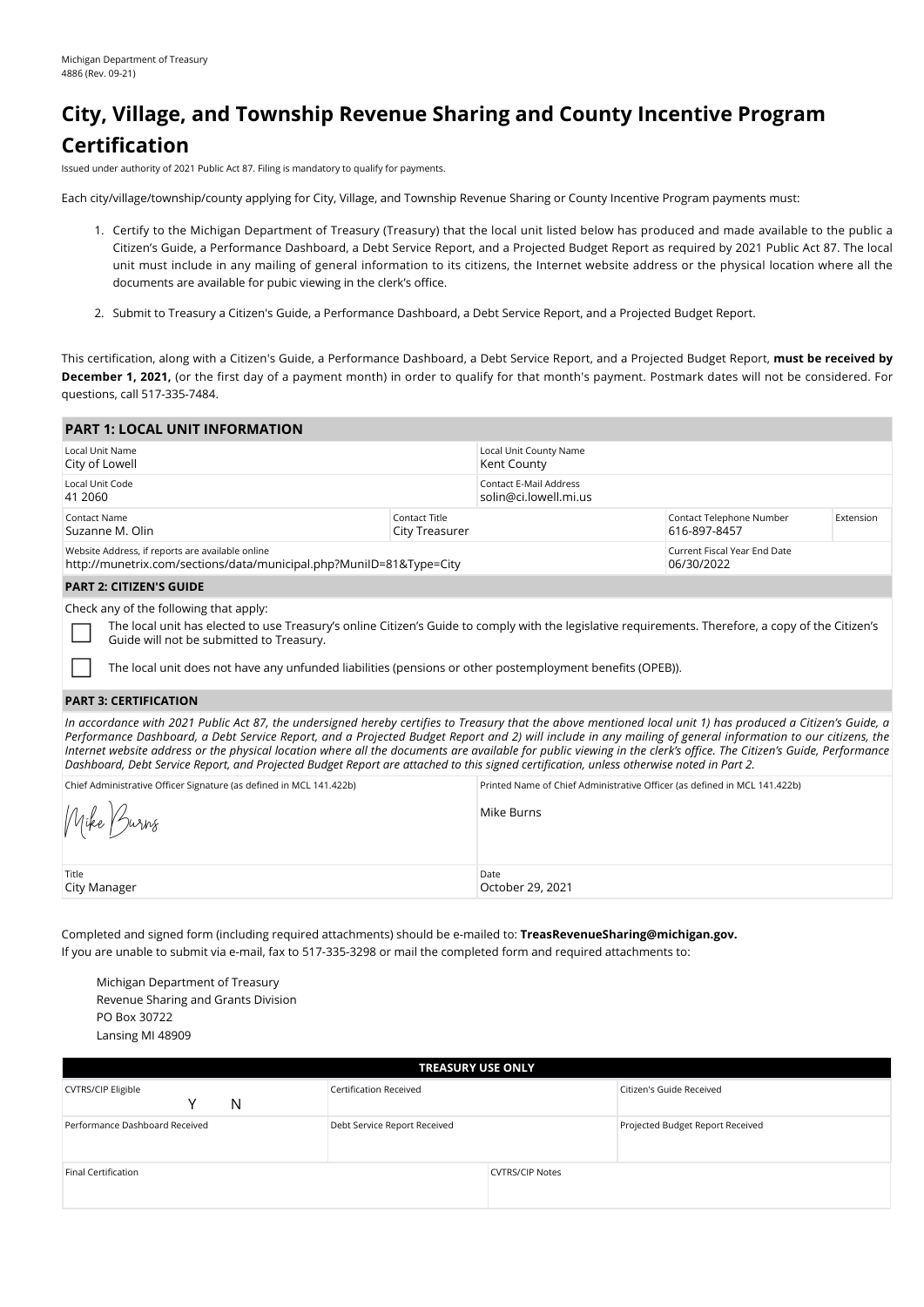#### **General Info**

| Name   | Type | <b>Fiscal Year End</b> | <b>Population (2010)</b> | <b>Phone</b>   | Website           |
|--------|------|------------------------|--------------------------|----------------|-------------------|
| Lowell | City | lune                   | 417'                     | (616) 897-8457 | www.lowellmi.gov/ |

# **Multi-Year General Fund Only**

| Year | <b>Data</b><br><b>Status</b> | Fiscal | Score   Population | <b>General Fund</b><br><b>Revenues</b> | <b>General Fund</b><br><b>Expenditures</b> | Available Fund<br><b>Balance</b> | $ \mathsf{Taxable Value} $ |
|------|------------------------------|--------|--------------------|----------------------------------------|--------------------------------------------|----------------------------------|----------------------------|
|      | 2023 Forecast                |        | 4044               | \$3,691,754                            | \$3,696,089                                | \$1,188,935                      | \$146,560,041              |
|      | 2022 Budget                  |        | 4044               | \$3,655,202                            | \$3,659,508                                | \$1,193,284                      | \$145,108,951              |
| 2021 | Amended<br><b>Budget</b>     |        | 4044               | \$3,632,523                            | \$3,421,587                                | \$1,404,215                      | \$143,672,229              |
|      | 2020 Historic                | 0      | 4044               | \$3,039,496                            | \$2,840,501                                | \$1,187,676                      | \$122,478,364              |
|      | 2019 Historic                | 0      | 4171               | \$2,866,597                            | \$2,781,094                                | \$996,749                        | \$122,466,595              |
|      | 2018 Historic                | 0      | 4150               | \$2,711,422                            | \$2,608,201                                | \$915,859                        | \$119,972,270              |

\* Available Fund Balance includes Committed, Assigned, and Unassigned Funds. It excludes Nonspendable and Restricted Funds.

 $\pmb{\times}$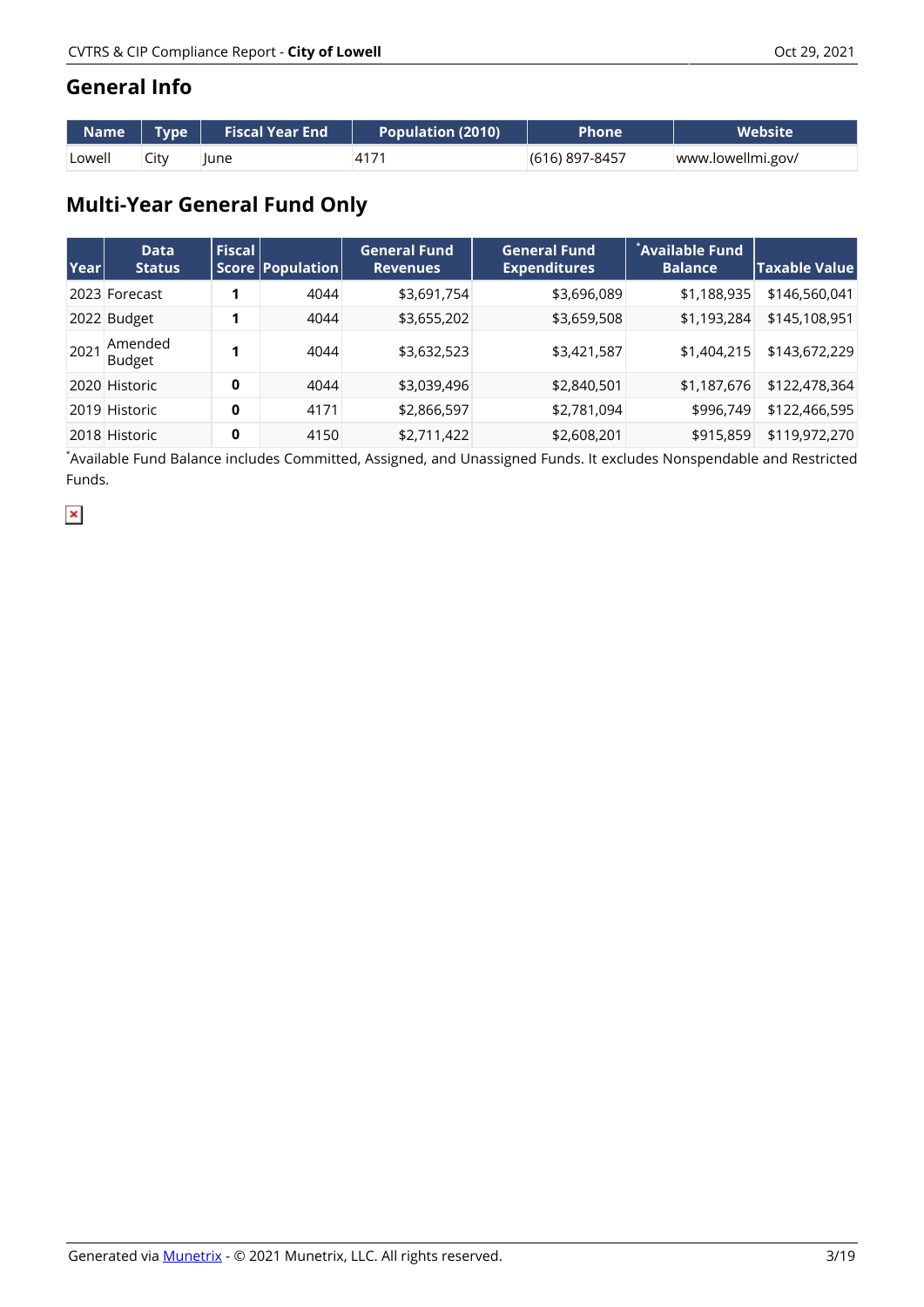### **Fiscal Year Assumptions Notes**

#### **2023 Notes: General Fund**

-Revenues 1% increase in property tax revenue

-Expenditures 1% growth in expenditures across the board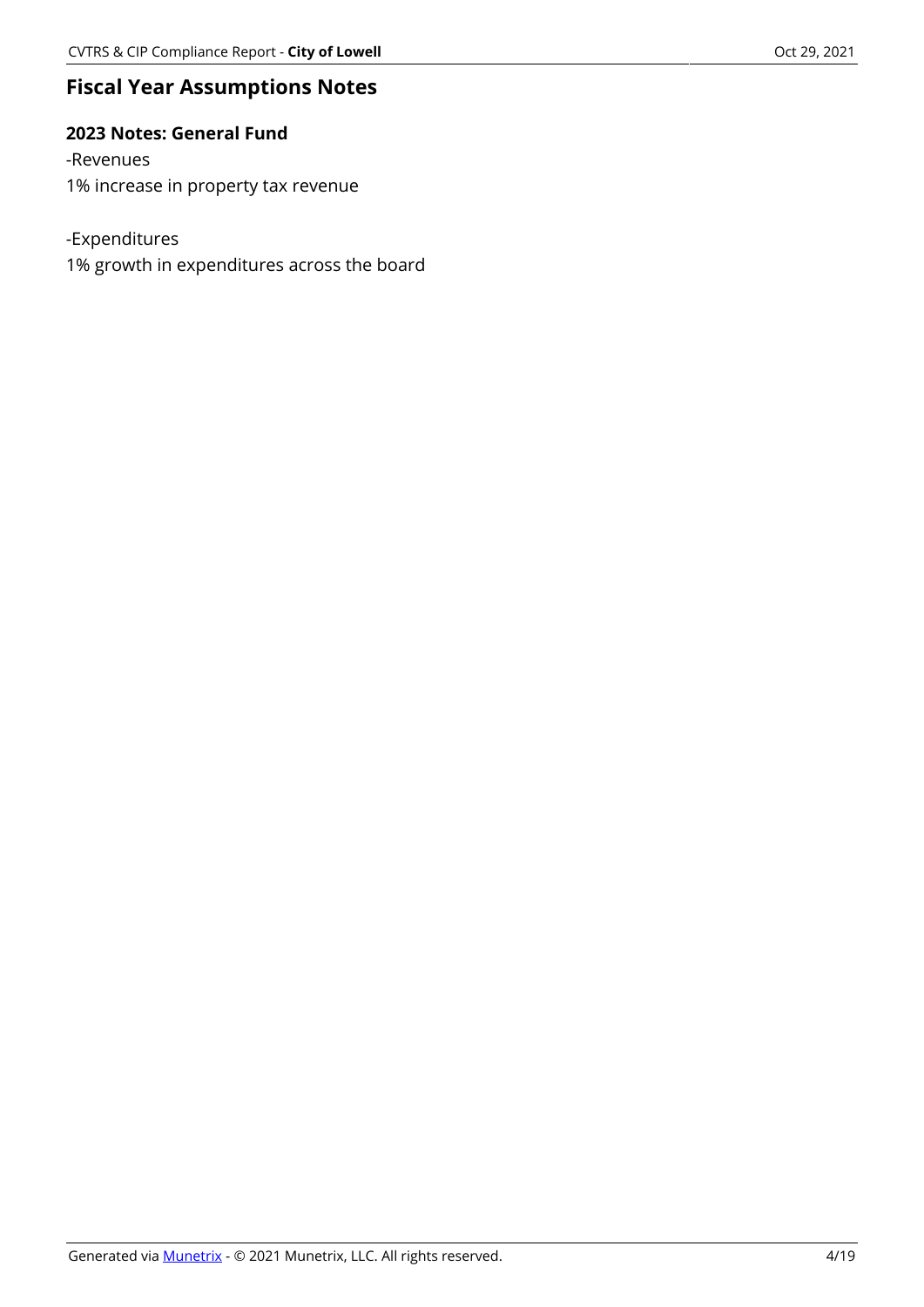#### **Financial Statement**

Including General Fund only

#### **Balance Sheet**

| Category Name \    | 2023        | 2022        | 2021        | 2020        | 2019        | 2018        |
|--------------------|-------------|-------------|-------------|-------------|-------------|-------------|
| <b>Fund Equity</b> | \$1,188,935 | \$1,193,284 | \$1,404,215 | \$1,209,717 | \$1,010,722 | \$925,219   |
| Total Assets       | N/A         | N/A         | N/A         | \$1,391,409 | \$1,196,160 | \$1,090,273 |
| `Total Liabilities | N/A         | N/A         | N/A         | \$181,692   | \$185,438   | \$165,054   |

\* Fund Equity includes all five fund types: Committed, Assigned, Unassigned, Nonspendable and Restricted Funds.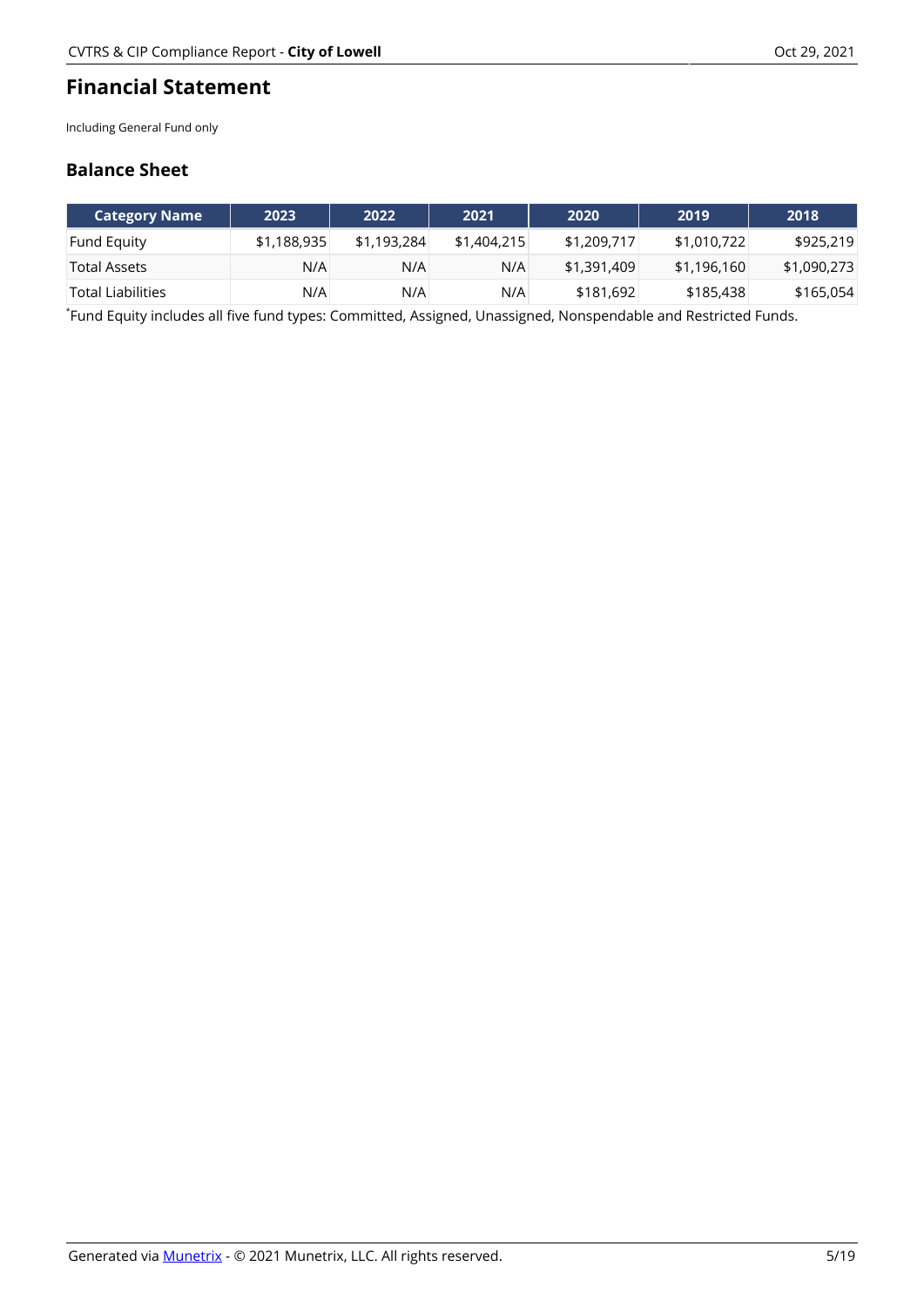#### **Revenues**

| <b>Category Name</b>                 | 2023      | 2022                                                                    | 2021      | 2020      | 2019      | 2018      |
|--------------------------------------|-----------|-------------------------------------------------------------------------|-----------|-----------|-----------|-----------|
| Contributions from other local govts | \$6,313   | \$6,250                                                                 | \$12,190  | \$303,382 |           |           |
| Federal contributions                | \$443,878 | \$439,483                                                               | \$497,740 | \$37,836  | \$162,885 | \$162,536 |
| Fines & Forfeits                     | \$6,262   | \$6,200                                                                 | \$9,373   |           |           |           |
| Interest, Rents & Royalties          | \$17,574  | \$17,400                                                                | \$4,120   | \$21,672  | \$19,023  | \$8,917   |
| Licenses and Permits                 | \$68,680  | \$68,000                                                                | \$53,929  | \$42,903  | \$43,573  | \$45,307  |
| Other Revenue                        | \$18,642  | \$18,458                                                                | \$22,128  | \$9,753   | \$27,316  | \$7,708   |
| <b>Other Services</b>                | \$70,718  | \$70,018                                                                | \$119,783 | \$151,544 | \$193,592 | \$109,013 |
| Parks and recreation                 | \$9,999   | \$9,900                                                                 | \$5,060   |           |           |           |
| Property taxes                       |           | \$1,927,685 \$1,908,599 \$1,783,050 \$1,636,599 \$1,647,798 \$1,624,372 |           |           |           |           |
| <b>State Revenue Sharing</b>         |           |                                                                         |           | \$383,122 | \$393,233 | \$378,993 |
| State contributions                  | \$806,245 | \$798,262                                                               | \$816,518 | \$39,729  | \$9,008   | \$3,973   |
| Transfers In                         | \$315,758 | \$312,632                                                               | \$308,632 | \$412,956 | \$370,169 | \$370,603 |
| Total                                |           | \$3,691,754 \$3,655,202 \$3,632,523 \$3,039,496 \$2,866,597 \$2,711,422 |           |           |           |           |

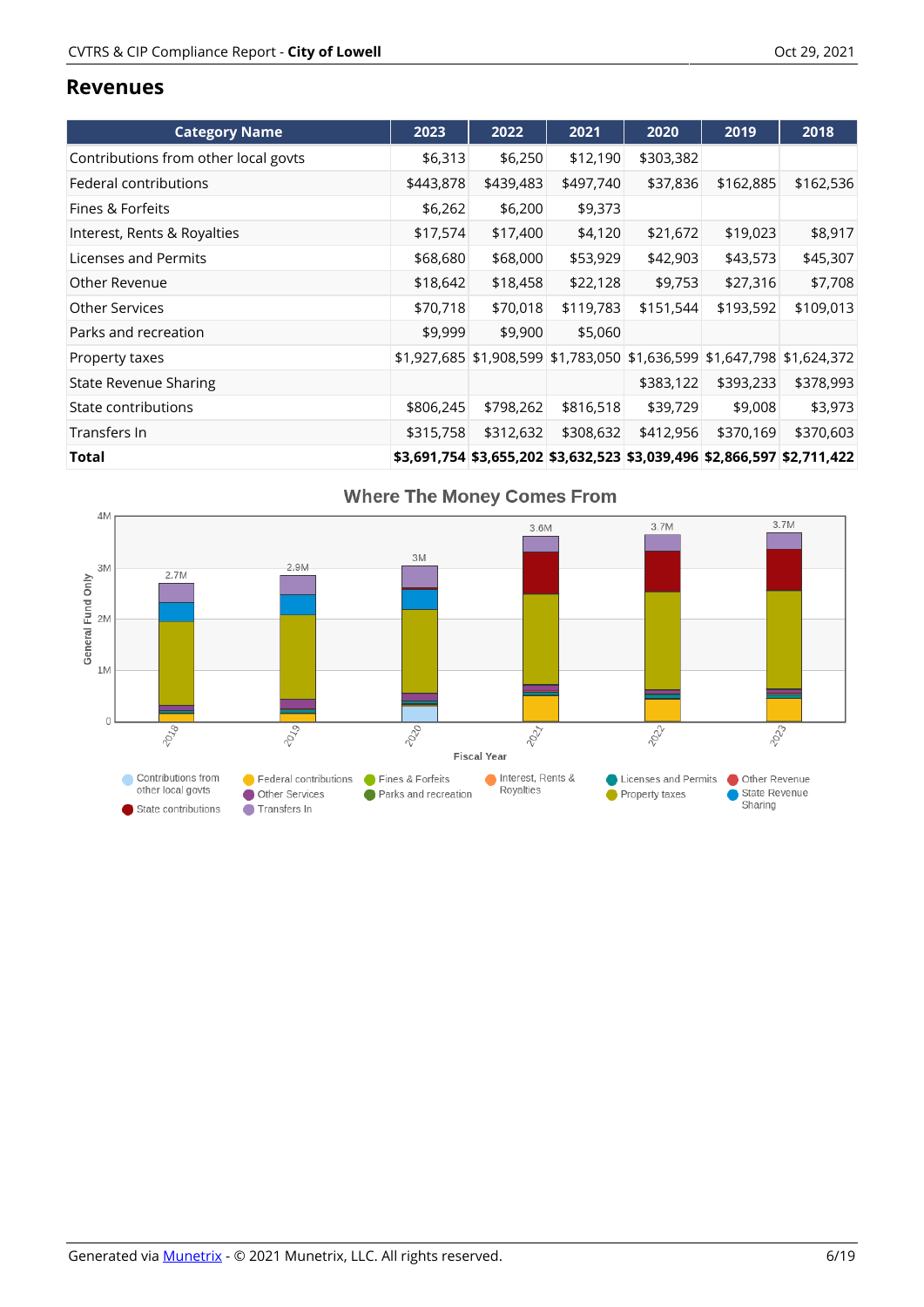#### **Expenses**

| <b>Category Name</b>             | 2023      | 2022                    | 2021                                                                    | 2020      | 2019      | 2018      |
|----------------------------------|-----------|-------------------------|-------------------------------------------------------------------------|-----------|-----------|-----------|
| Community & Economic Development | \$52,390  | \$51,873                | \$71,906                                                                | \$102,157 | \$272,925 | \$179,998 |
| Fire Department                  | \$130,290 | \$129,000               | \$116,510                                                               | \$123,783 | \$120,241 | \$116,591 |
| General Government               |           |                         | \$1,042,430 \$1,032,112 \$1,165,243                                     | \$830,078 | \$763,668 | \$687,022 |
| Library                          | \$83,713  | \$82,886                | \$69,063                                                                | \$61,647  | \$67,568  | \$80,628  |
| <b>Police Department</b>         |           | \$1,010,393 \$1,000,391 | \$944,819                                                               | \$881,541 | \$756,122 | \$744,579 |
| Public Works Department          | \$325,005 | \$321,790               | \$260,503                                                               | \$108,906 | \$142,137 | \$82,445  |
| <b>Recreation &amp; Culture</b>  | \$306,860 | \$303,824               | \$178,910                                                               | \$194,007 | \$210.887 | \$201,892 |
| Transfers Out                    | \$745,008 | \$737,632               | \$614,633                                                               | \$538,382 | \$447,546 | \$515,046 |
| Total                            |           |                         | \$3,696,089 \$3,659,508 \$3,421,587 \$2,840,501 \$2,781,094 \$2,608,201 |           |           |           |

**How The Money Is Spent** 

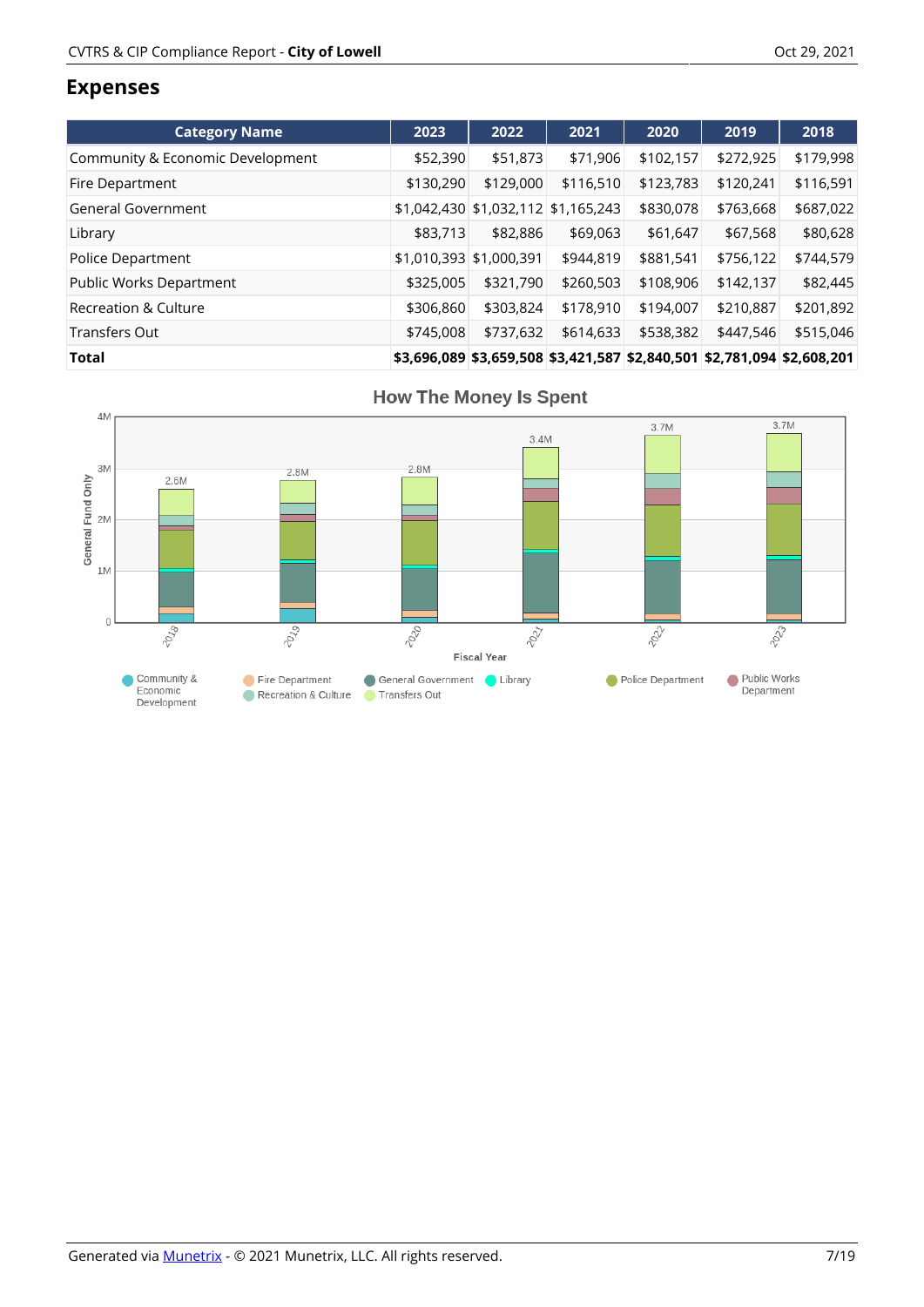# **Supplementary Information (Pension / OPEB)**

| <b>Category Name</b>            | 2023 | 2022 | 2021 | 2020 | 2019                                                                           | 2018         |
|---------------------------------|------|------|------|------|--------------------------------------------------------------------------------|--------------|
| Pensions Actuarial Liability    |      |      |      |      | N/A \$6,447,252.00 \$6,447,252.00 \$6,447,252.00 \$6,728,818.00 \$4,155,186.00 |              |
| <b>Pension Fund Assets</b>      |      |      |      |      | N/A \$9,849,135.00 \$9,849,135.00 \$9,849,135.00 \$9,531,784.00 \$8,745,199.00 |              |
| <b>OPEB Actuarial Liability</b> |      |      |      |      | N/A \$1,567,588.00 \$1,567,588.00 \$1,199,815.00 \$1,116,027.00                | \$961,554.00 |
| <b>OPEB Fund Assets</b>         | N/A  | N/A  | N/A  | N/A  | N/A                                                                            | N/A          |







#### **Other Post-Employment Benefit Fund Status**

O OPEB Assets O OPEB Obligations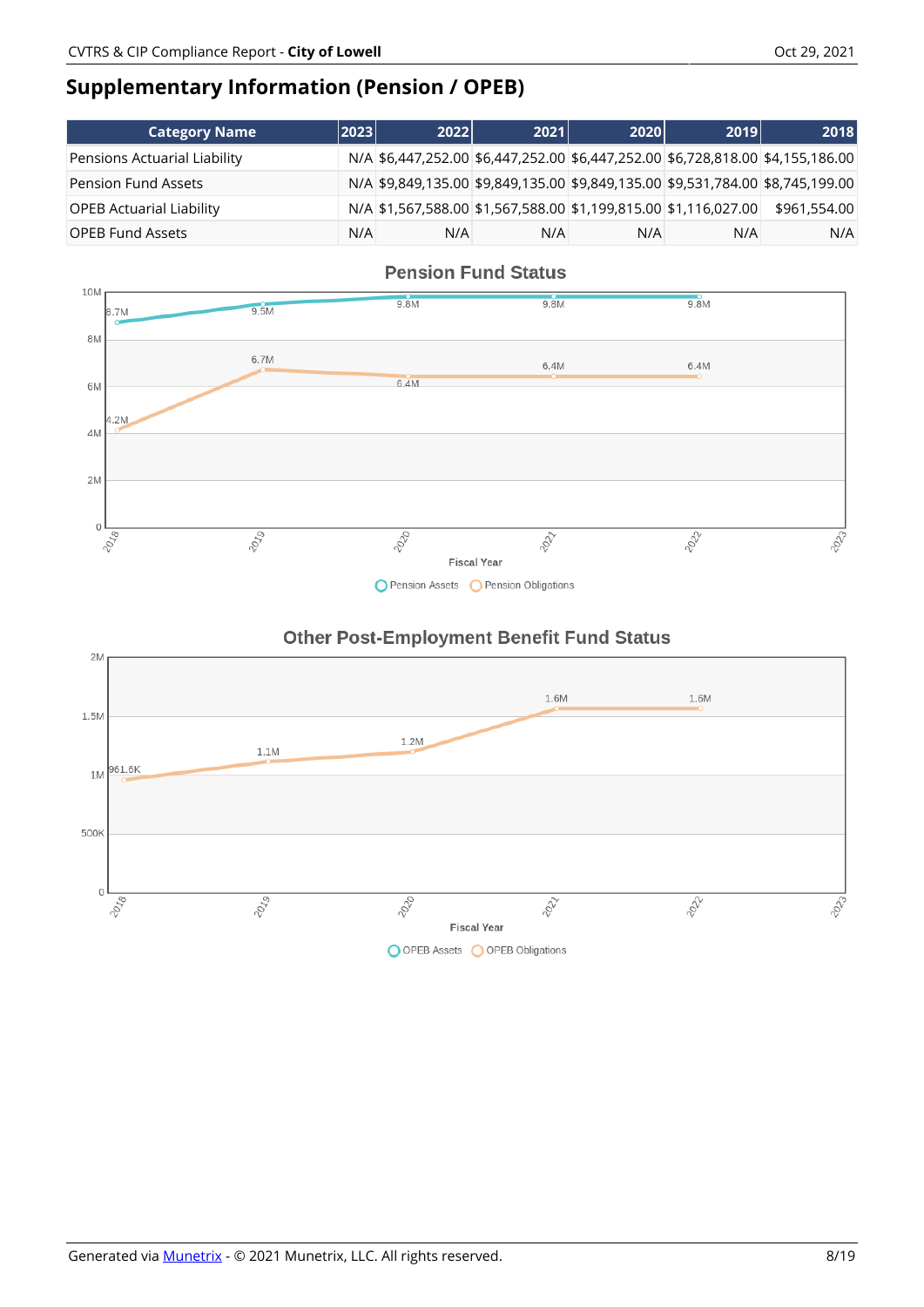# **Fund Equity Detail**

| <b>Category Name</b> | 2023           | 2022           | 2021           | 2020           | 2019         | 2018         |
|----------------------|----------------|----------------|----------------|----------------|--------------|--------------|
| Nonspendable         |                |                |                | \$5,919.00     | \$15,217,00  | \$11,224.00  |
| Restricted           |                |                |                | \$16,122,00    | \$17,879,00  | \$18,376.00  |
| Unassigned           | \$1,188,935.00 | \$1,193,283.70 | \$1,404,215,00 | \$1,187,676.00 | \$977,626.00 | \$895,619.00 |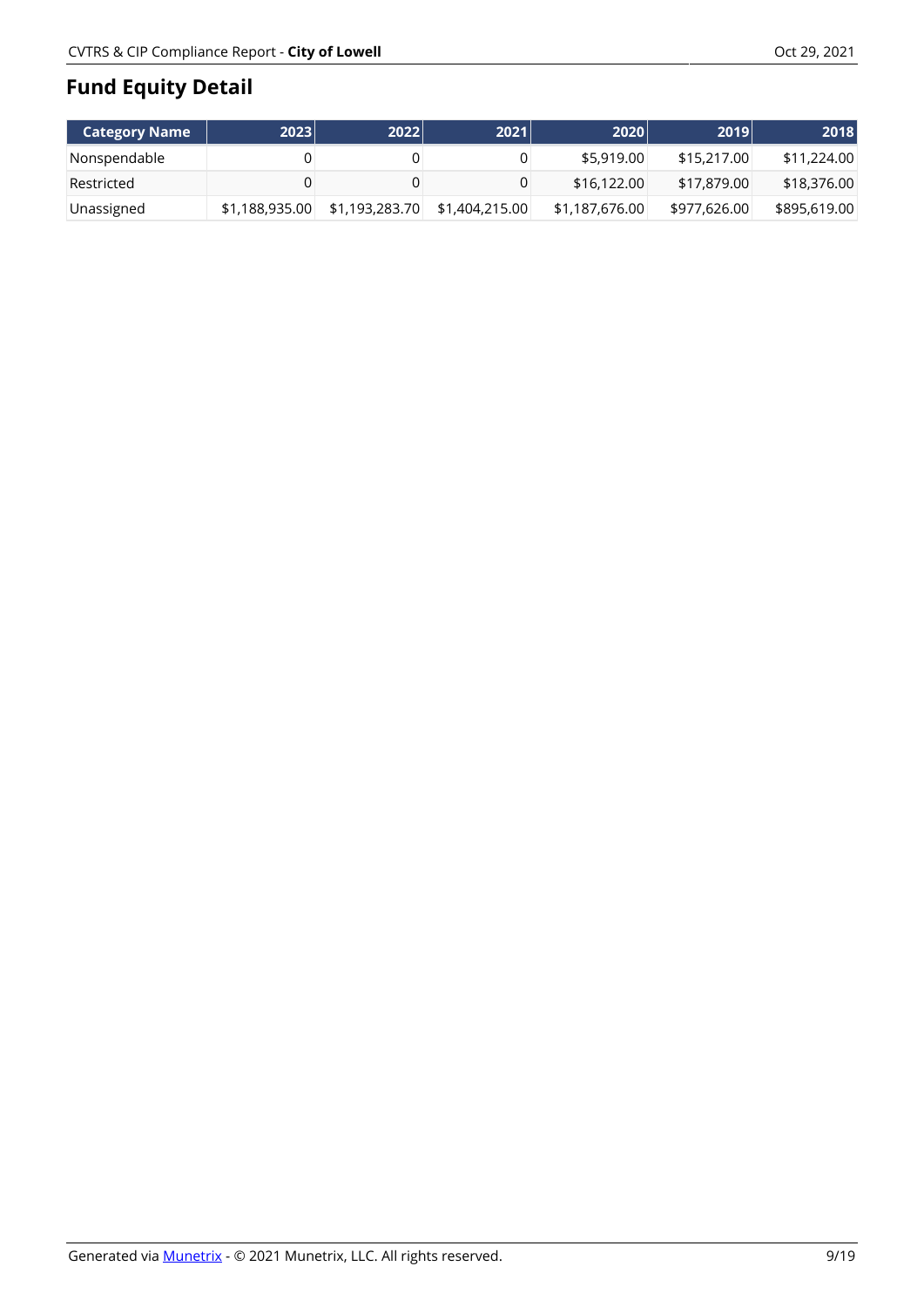# **Dashboard for Lowell**

| <b>Fiscal Stability</b>                     | 2020  | 2021        | <b>Progress</b> |
|---------------------------------------------|-------|-------------|-----------------|
| Fiscal Wellness Indicator Score             |       |             | <b>sk</b>       |
| Annual General Fund expenditures per capita | \$702 | \$846       | $\mathbf{r}$    |
| Fund balance as % of General Fund Revenues  |       | 39.1% 38.7% | $\mathbf{L}$    |

| <b>Economy &amp; Financial Health</b> | 2020                | 2021  | $ $ Progress    |
|---------------------------------------|---------------------|-------|-----------------|
| Population                            | 4.044               | 4.044 | $\blacklozenge$ |
| Taxable Value (100k)                  | \$122,478 \$143,672 |       | $\blacksquare$  |

| <b>Public Safety</b>     | 2018 |    | $\sqrt{2019}$ Progress |
|--------------------------|------|----|------------------------|
| Traffic crashes property | 93   | 83 |                        |
| Traffic crashes injuries | 18   | 17 |                        |

| <b>Culture &amp; Lifestyle</b>                              |     |     | 2020   2021  Progress |
|-------------------------------------------------------------|-----|-----|-----------------------|
| Governmental Funds committed to arts culture and recreation | \$6 | \$7 |                       |
|                                                             |     |     |                       |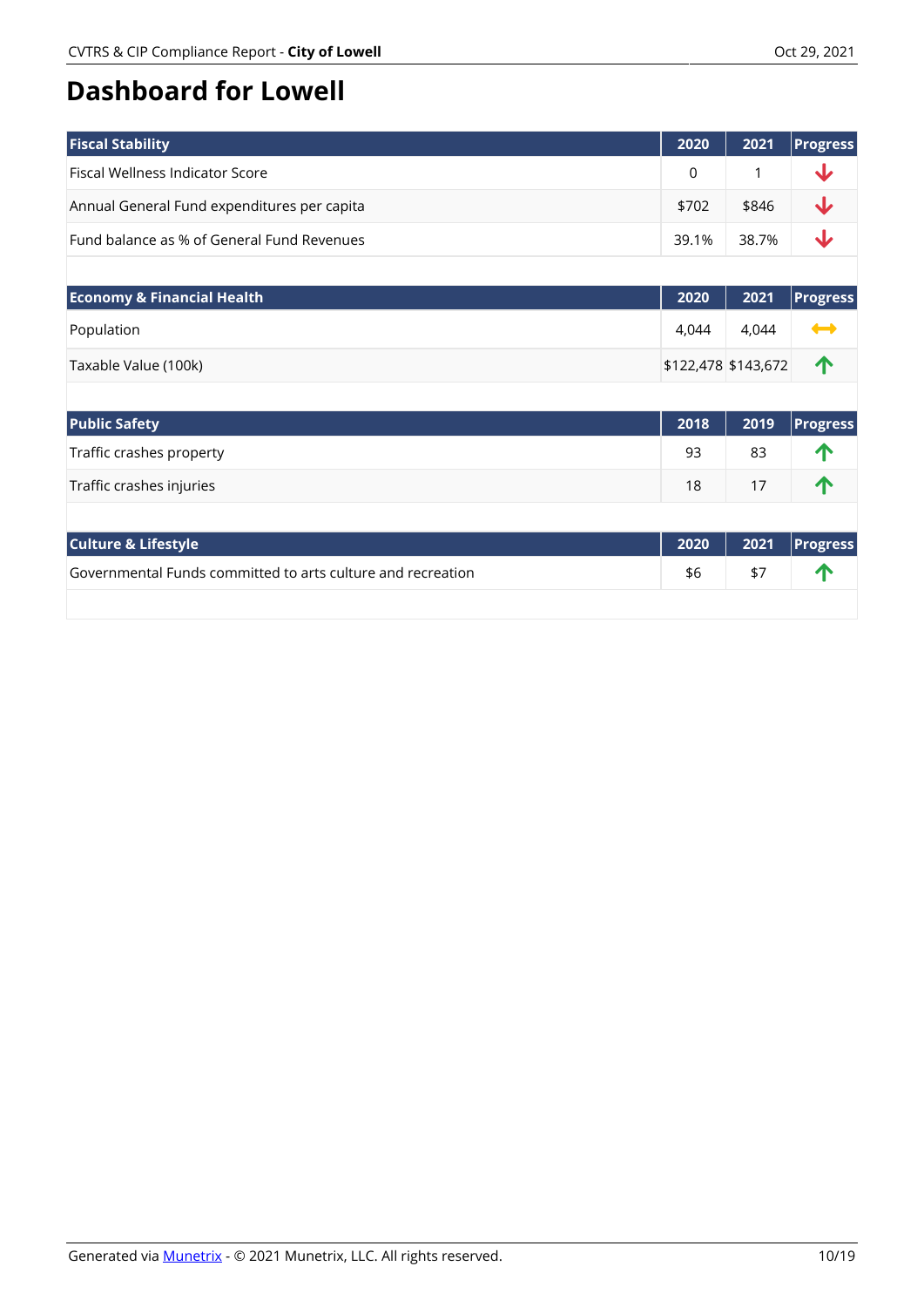# **City of Lowell**

### **Local Code: 41-2060**

# **Debt Service Summary Report**

| <b>Bonds &amp; contracts payable</b>              | <b>Fiscal Years</b> |                     |         |          |
|---------------------------------------------------|---------------------|---------------------|---------|----------|
| Name                                              | 2021                | 2022                | 2023    | 2024     |
| Act 99 Installment Purchase Backhoe 2015          | 10,425              | 10,184              | 9,942   | 9,701    |
| Act 99 Plow Truck 2016                            | 19,413              | 0                   | 0       | 0        |
| Act 99 Wheelloader 2017                           | 37,580              | 37,584              | 0       | 0        |
| Building Authority (City Hall) Series: 2012       | 308,633             | 312,633             | 321,333 | 324,583  |
| Capital Improvement Bond 2016                     | 218,625             | 216,125             | 213,125 | 210,125  |
| <b>Subtotal for Bonds &amp; contracts payable</b> | 594,676             | 576,525             | 544,400 | 544,409  |
| <b>Installment Loan</b>                           |                     | <b>Fiscal Years</b> |         |          |
| <b>Name</b>                                       | 2021                | 2022                | 2023    | 2024     |
| Act 99 Dump Body 2016                             | 14,905              | 0                   | 0       | $\Omega$ |
| Act 99 Skidsteer 2017                             | 9,231               | 9,232               | 0       | 0        |
| <b>Subtotal for Installment Loan</b>              | 24,136              | 9,232               | 0       | 0        |
| <b>Total Principal &amp; Interest</b>             | 618,812             | 585,757             | 544,400 | 544,409  |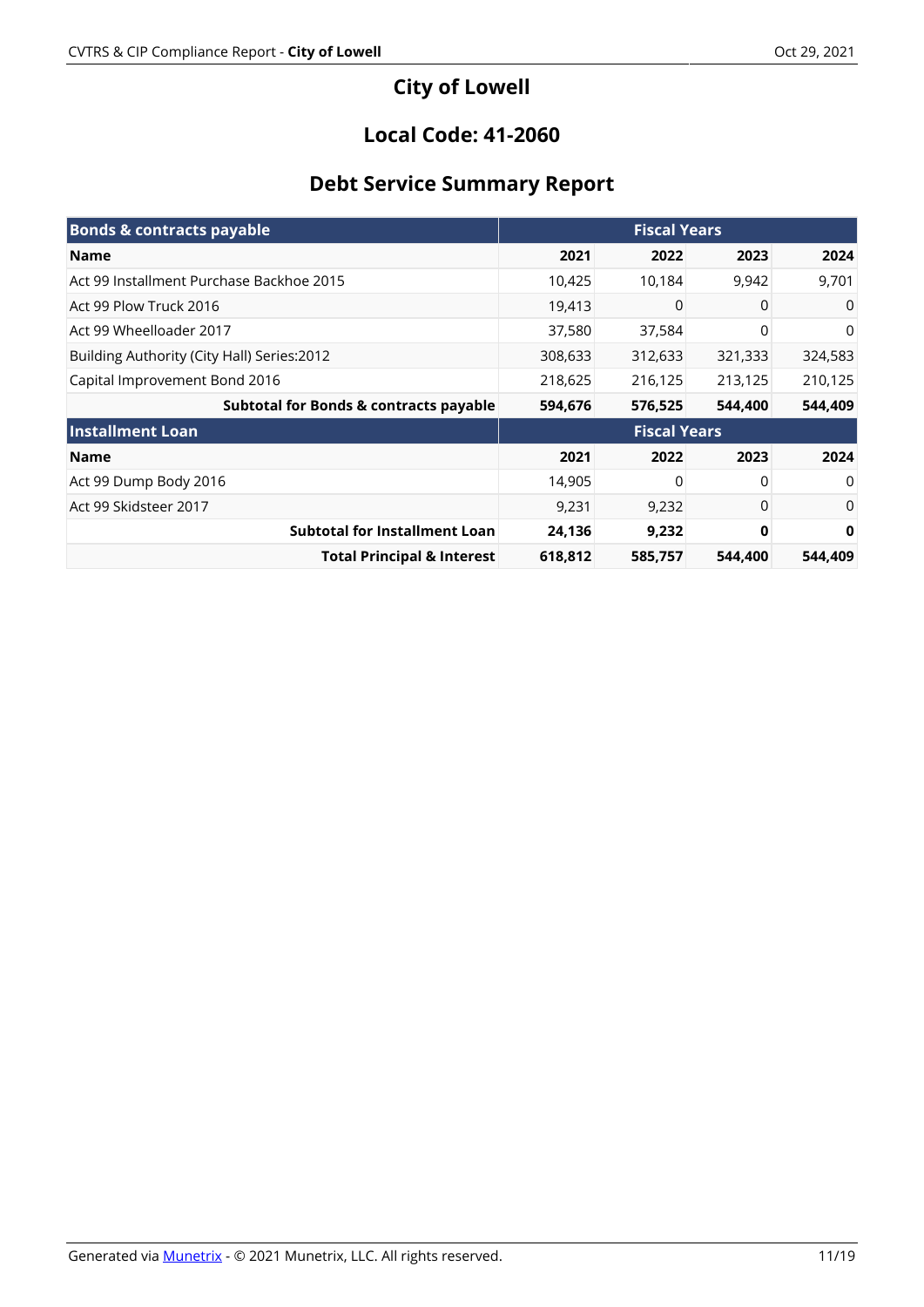# **Complete Debt Report for**

# **Building Authority (City Hall) Series: 2012**

# **Issuance Information**

| <b>Debt Type:</b>                   | Bonds & contracts payable |
|-------------------------------------|---------------------------|
| <b>Activity Type:</b>               | Government                |
| <b>Repayment Source:</b>            | <b>General Obligation</b> |
| <b>Issuance Date:</b>               | 2012-04-06                |
| <b>Issuance Amount:</b>             | \$4,545,000               |
| <b>Interest Rate:</b>               |                           |
| <b>Maturing Through:</b>            | 2032                      |
| <b>Principal Maturity</b><br>Range: | \$120,000 - \$355,000     |
| <b>Purpose:</b>                     |                           |
| <b>Fund Number:</b>                 |                           |
| Comments:                           |                           |

| <b>Date Due</b> | <b>Principal</b> | Interest  | <b>Payment</b> | <b>Balance</b> |
|-----------------|------------------|-----------|----------------|----------------|
| 2021-06-01      | 200,000.00       | 54,316.25 | 254,316.25     | \$3,045,000.00 |
| 2021-12-01      | 0.00             | 51,316.25 | 51,316.25      | \$3,045,000.00 |
| 2022-06-01      | 210,000.00       | 51,316.25 | 261,316.25     | \$2,835,000.00 |
| 2022-12-01      | 0.00             | 48,166.25 | 48,166.25      | \$2,835,000.00 |
| 2023-06-01      | 225,000.00       | 48,166.25 | 273,166.25     | \$2,610,000.00 |
| 2023-12-01      | 0.00             | 44,791.25 | 44,791.25      | \$2,610,000.00 |
| 2024-06-01      | 235,000.00       | 44,791.25 | 279,791.25     | \$2,375,000.00 |
| 2024-12-01      | 0.00             | 41,266.25 | 41,266.25      | \$2,375,000.00 |
| 2025-06-01      | 245,000.00       | 41,266.25 | 286,266.25     | \$2,130,000.00 |
| 2025-12-01      | 0.00             | 37,438.13 | 37,438.13      | \$2,130,000.00 |
| 2026-06-01      | 260,000.00       | 37,438.13 | 297,438.13     | \$1,870,000.00 |
| 2026-12-01      | 0.00             | 33,213.13 | 33,213.13      | \$1,870,000.00 |
| 2027-06-01      | 275,000.00       | 33,213.13 | 308,213.13     | \$1,595,000.00 |
| 2027-12-01      | 0.00             | 28,744.38 | 28,744.38      | \$1,595,000.00 |
| 2028-06-01      | 285,000.00       | 28,744.38 | 313,744.38     | \$1,310,000.00 |
| 2028-12-01      | 0.00             | 23,935.00 | 23,935.00      | \$1,310,000.00 |
| 2029-06-01      | 300,000.00       | 23,935.00 | 323,935.00     | \$1,010,000.00 |
| 2029-12-01      | 0.00             | 18,685.00 | 18,685.00      | \$1,010,000.00 |
| 2030-06-01      | 320,000.00       | 18,685.00 | 338,685.00     | \$690,000.00   |
| 2030-12-01      | 0.00             | 12,765.00 | 12,765.00      | \$690,000.00   |
| 2031-06-01      | 335,000.00       | 12,765.00 | 347,765.00     | \$355,000.00   |
| 2031-12-01      | 0.00             | 6,567.50  | 6,567.50       | \$355,000.00   |
| 2032-06-01      | 355,000.00       | 6,567.50  | 361,567.50     |                |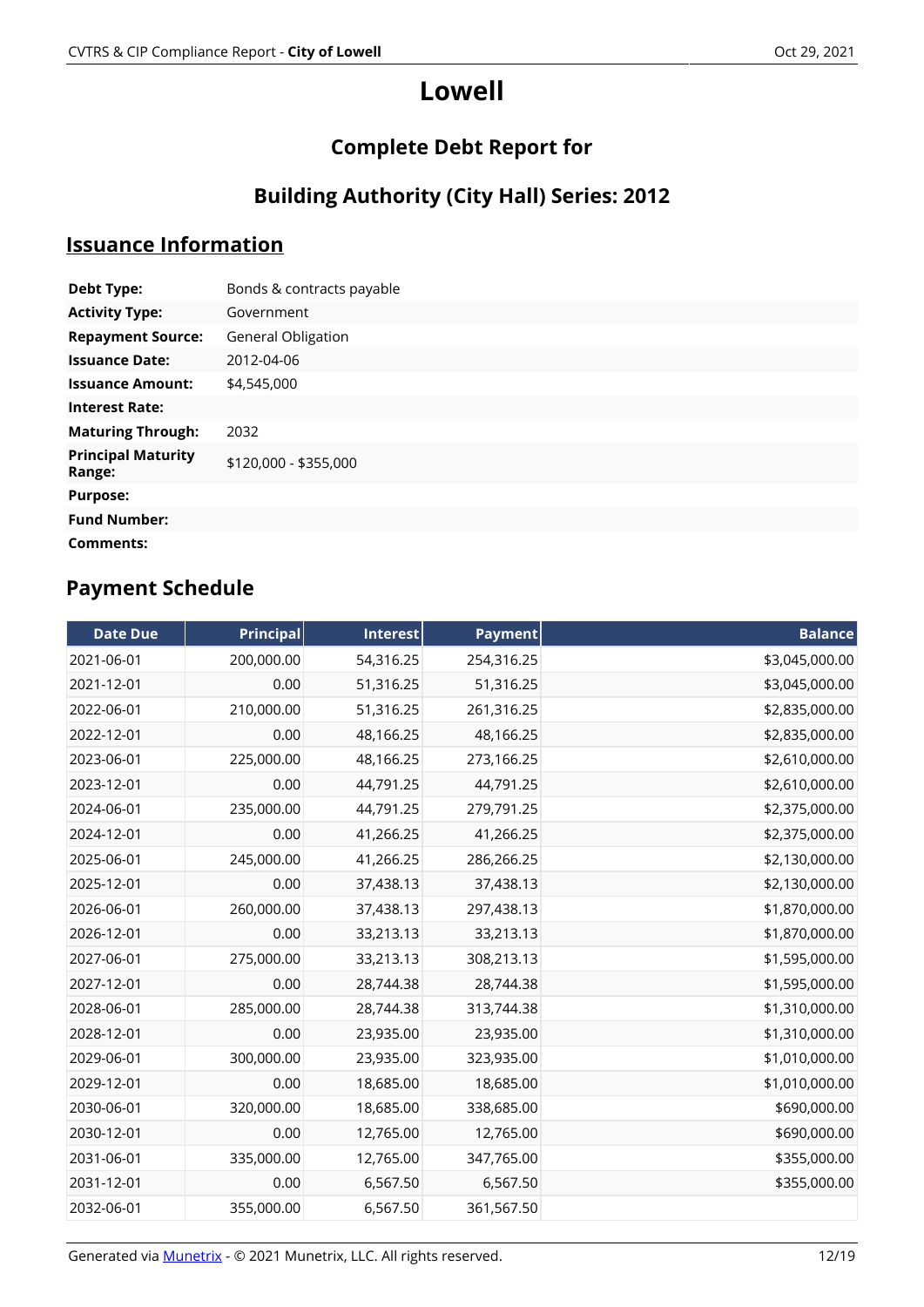| Date Due     | <b>Principal</b> | <b>Interest</b> | <b>Payment</b> | <b>Balance</b> |
|--------------|------------------|-----------------|----------------|----------------|
| <b>Total</b> | \$3,245,000.00   | \$748.092.53    | \$3,993,092.53 |                |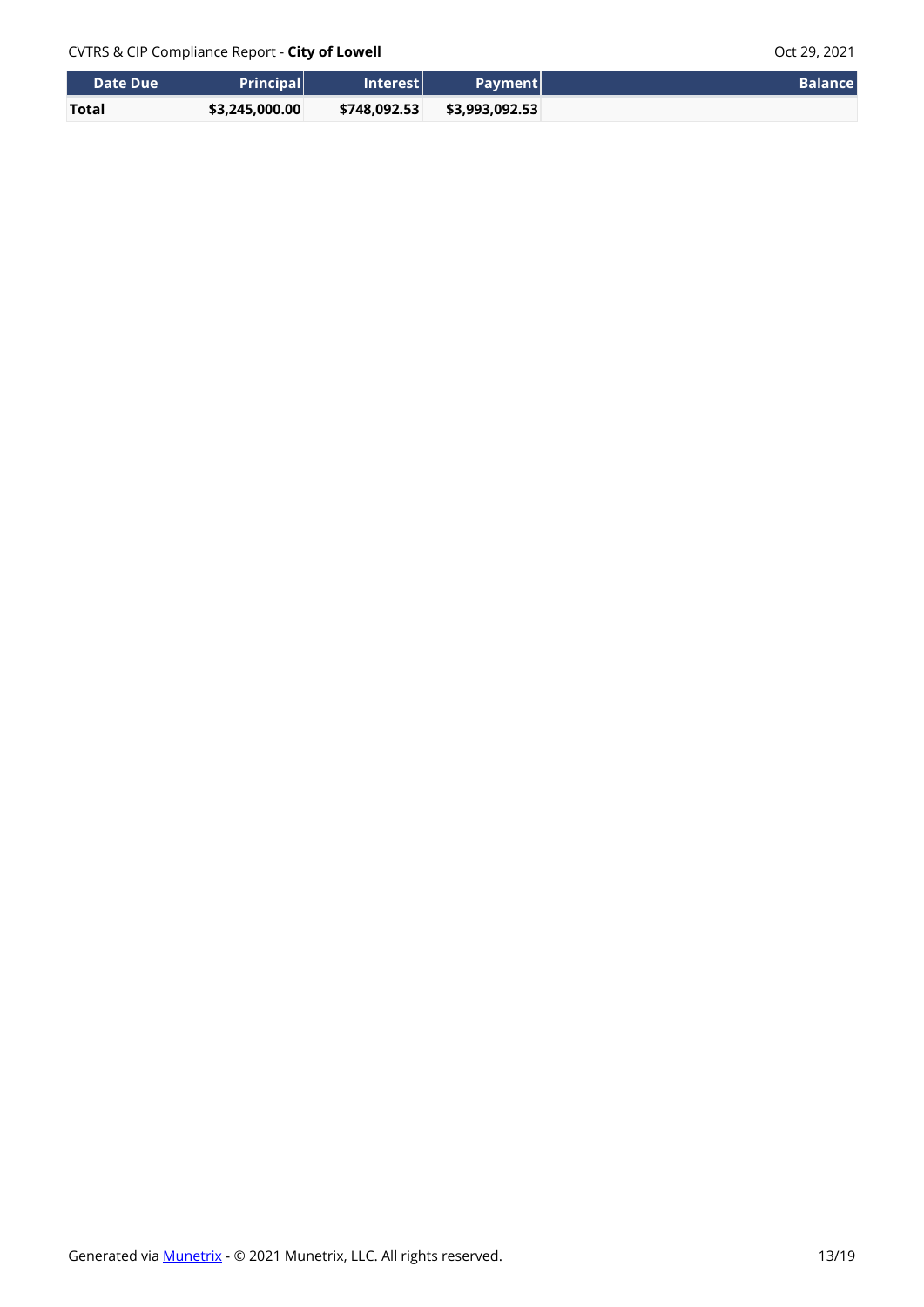# **Complete Debt Report for**

### **Act 99 Installment Purchase Backhoe 2015**

### **Issuance Information**

| <b>Debt Type:</b>                   | Bonds & contracts payable |
|-------------------------------------|---------------------------|
| <b>Activity Type:</b>               | Government                |
| <b>Repayment Source:</b>            | General Obligation        |
| <b>Issuance Date:</b>               | 2015-01-15                |
| <b>Issuance Amount:</b>             | \$94,600                  |
| <b>Interest Rate:</b>               |                           |
| <b>Maturing Through:</b>            | 2024                      |
| <b>Principal Maturity</b><br>Range: | \$9,460 - \$9,460         |
| <b>Purpose:</b>                     |                           |
| <b>Fund Number:</b>                 |                           |
| Comments:                           |                           |

| Date Due   | <b>Principal</b> | <b>Interest</b> | Payment     | <b>Balance</b> |
|------------|------------------|-----------------|-------------|----------------|
| 2021-05-01 | 9,460.00         | 964.92          | 10,424.92   | \$28,380.00    |
| 2022-05-01 | 9,460.00         | 723.69          | 10,183.69   | \$18,920.00    |
| 2023-05-01 | 9,460.00         | 482.46          | 9.942.46    | \$9,460.00     |
| 2024-05-01 | 9,460.00         | 241.23          | 9,701.23    |                |
| Total      | \$37,840.00      | \$2,412.30      | \$40,252.30 |                |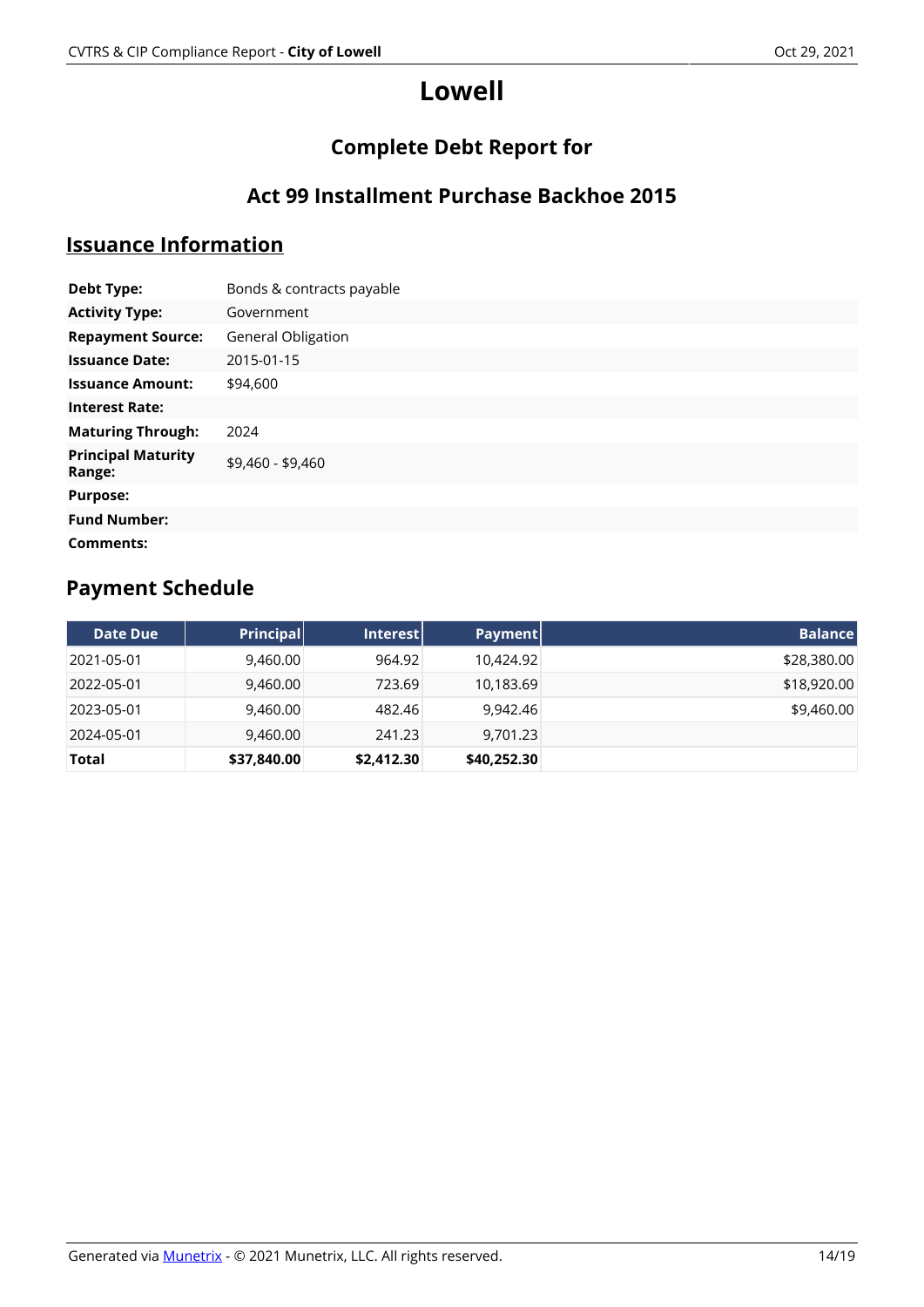# **Complete Debt Report for**

# **Act 99 Plow Truck 2016**

### **Issuance Information**

| <b>Debt Type:</b>                   | Bonds & contracts payable |
|-------------------------------------|---------------------------|
| <b>Activity Type:</b>               | Government                |
| <b>Repayment Source:</b>            | <b>General Obligation</b> |
| <b>Issuance Date:</b>               | 2016-06-01                |
| <b>Issuance Amount:</b>             | \$95,564                  |
| <b>Interest Rate:</b>               |                           |
| <b>Maturing Through:</b>            | 2021                      |
| <b>Principal Maturity</b><br>Range: | \$19,112 - \$19,112       |
| <b>Purpose:</b>                     |                           |
| <b>Fund Number:</b>                 |                           |
| Comments:                           |                           |

| Date Due <b>\</b> | <b>Principal</b> | Interest | Payment     | <b>Balance</b> |
|-------------------|------------------|----------|-------------|----------------|
| 2021-04-01        | 19,112.80        | 149.77   | 19,262.57   |                |
| <b>Total</b>      | \$19,112.80      | \$149.77 | \$19,262.57 |                |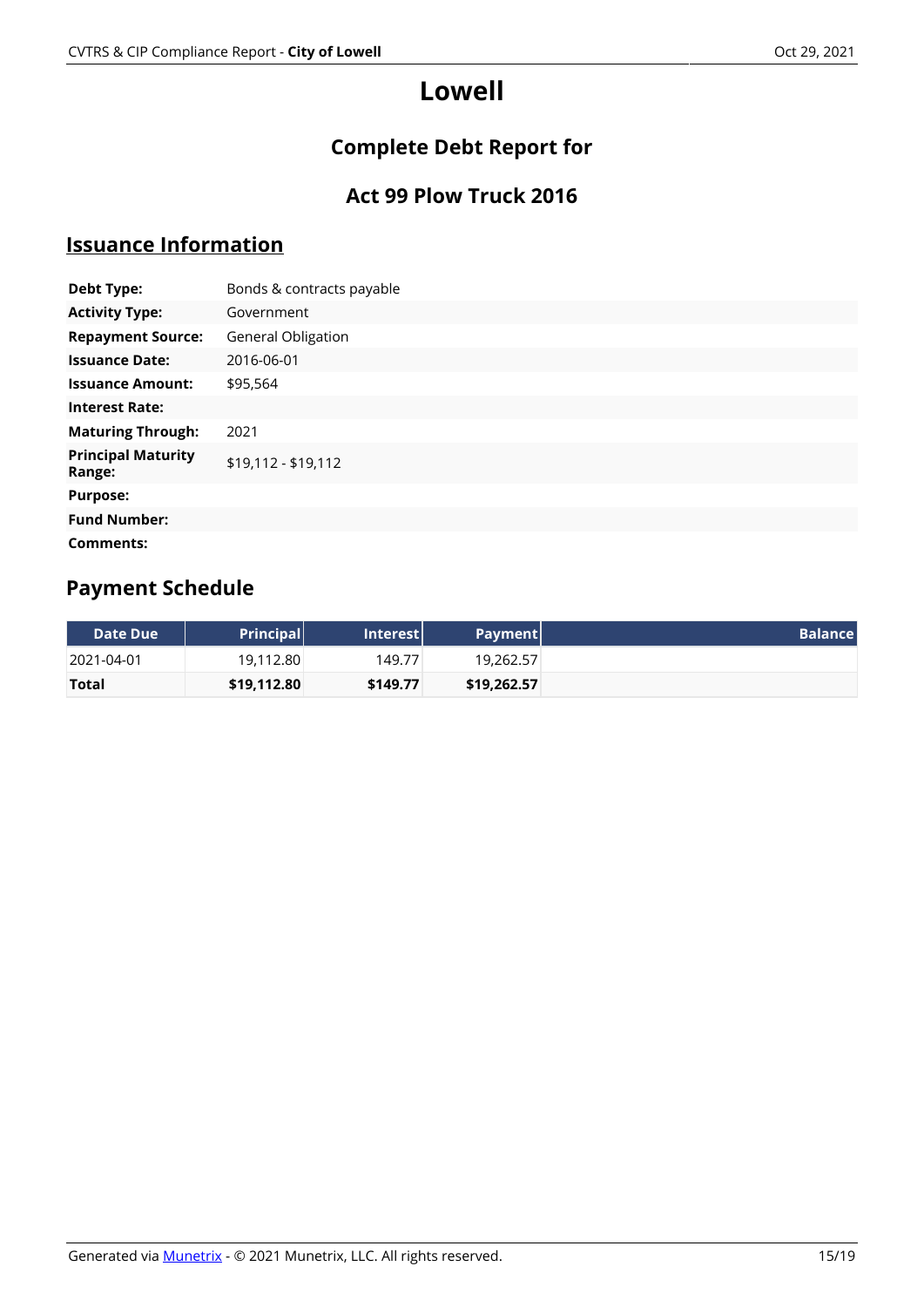# **Complete Debt Report for**

# **Act 99 Wheelloader 2017**

### **Issuance Information**

| <b>Debt Type:</b>                   | Bonds & contracts payable |
|-------------------------------------|---------------------------|
| <b>Activity Type:</b>               | Government                |
| <b>Repayment Source:</b>            | <b>General Obligation</b> |
| <b>Issuance Date:</b>               | 2017-04-01                |
| <b>Issuance Amount:</b>             | \$179,000                 |
| <b>Interest Rate:</b>               |                           |
| <b>Maturing Through:</b>            | 2022                      |
| <b>Principal Maturity</b><br>Range: | $$2,415 - $3,126$         |
| <b>Purpose:</b>                     |                           |
| <b>Fund Number:</b>                 |                           |
| Comments:                           |                           |

| <b>Date Due</b> | <b>Principal</b> | Interest | Payment     | <b>Balance</b> |
|-----------------|------------------|----------|-------------|----------------|
| 2021-01-01      | 3,045.57         | 86.13    | 3,131.70    | \$0.00         |
| 2021-02-01      | 3,050.29         | 81.41    | 3,131.70    | \$0.00         |
| 2021-03-01      | 3,062.44         | 69.26    | 3,131.70    | \$0.00         |
| 2021-04-01      | 3,059.77         | 71.93    | 3,131.70    | \$0.00         |
| 2021-05-01      | 3,066.68         | 65.02    | 3,131.70    | \$0.00         |
| 2021-06-01      | 3,069.27         | 62.43    | 3,131.70    | \$0.00         |
| 2021-07-01      | 3,075.88         | 55.82    | 3,131.70    | \$0.00         |
| 2021-08-01      | 3,078.79         | 52.91    | 3,131.70    | \$0.00         |
| 2021-09-01      | 3,083.56         | 48.14    | 3,131.70    | \$0.00         |
| 2021-10-01      | 3,089.74         | 41.96    | 3,131.70    | \$0.00         |
| 2021-11-01      | 3,093.13         | 38.57    | 3,131.70    | \$0.00         |
| 2021-12-01      | 3,099.02         | 32.68    | 3,131.70    | \$0.00         |
| 2022-01-01      | 3,102.73         | 28.97    | 3,131.70    | \$0.00         |
| 2022-02-01      | 3,107.54         | 24.16    | 3,131.70    | \$0.00         |
| 2022-03-01      | 3,114.23         | 17.47    | 3,131.70    | \$0.00         |
| 2022-04-01      | 3,117.18         | 14.52    | 3,131.70    | \$0.00         |
| 2022-05-01      | 3,122.33         | 9.37     | 3,131.70    | \$0.00         |
| 2022-06-01      | 3,126.81         | 8.13     | 3,134.94    | \$0.00         |
| <b>Total</b>    | \$55,564.96      | \$808.88 | \$56,373.84 |                |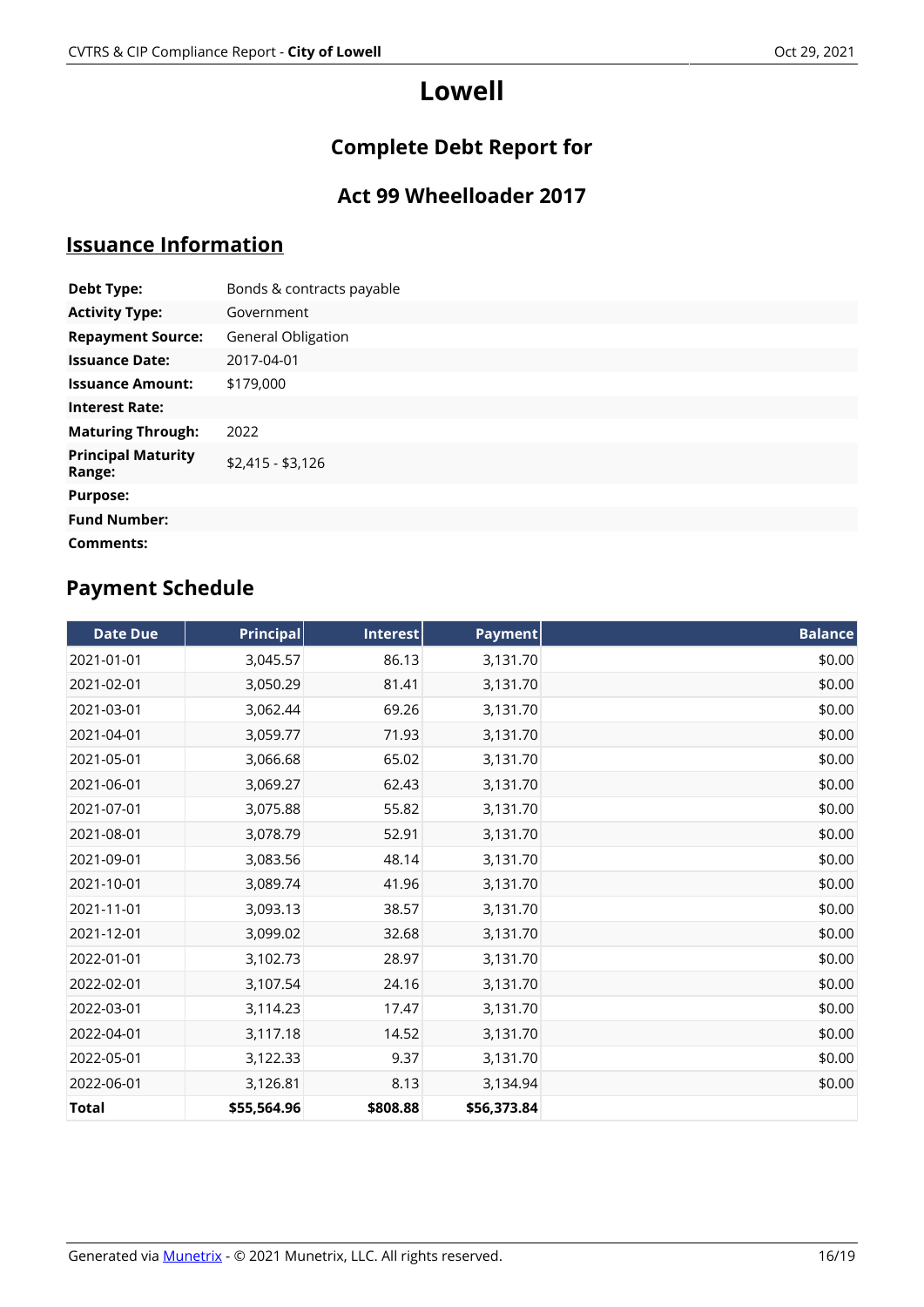# **Complete Debt Report for**

### **Act 99 Skidsteer 2017**

### **Issuance Information**

| <b>Debt Type:</b>                   | Installment Loan   |
|-------------------------------------|--------------------|
| <b>Activity Type:</b>               | Government         |
| <b>Repayment Source:</b>            | General Obligation |
| <b>Issuance Date:</b>               | 2017-07-01         |
| <b>Issuance Amount:</b>             | \$47,000           |
| <b>Interest Rate:</b>               |                    |
| <b>Maturing Through:</b>            | 2022               |
| <b>Principal Maturity</b><br>Range: | \$93 - \$768       |
| <b>Purpose:</b>                     |                    |
| <b>Fund Number:</b>                 |                    |
| Comments:                           |                    |

| <b>Date Due</b> | <b>Principal</b> | Interest | Payment     | <b>Balance</b> |
|-----------------|------------------|----------|-------------|----------------|
| 2021-01-01      | 748.81           | 20.48    | 769.29      | \$12,903.49    |
| 2021-02-01      | 749.93           | 19.36    | 769.29      | \$12,153.56    |
| 2021-03-01      | 751.06           | 18.23    | 769.29      | \$11,402.50    |
| 2021-04-01      | 752.19           | 17.10    | 769.29      | \$10,650.31    |
| 2021-05-01      | 753.31           | 15.98    | 769.29      | \$9,897.00     |
| 2021-06-01      | 754.44           | 14.85    | 769.29      | \$9,142.56     |
| 2021-07-01      | 755.58           | 13.71    | 769.29      | \$8,386.98     |
| 2021-08-01      | 756.71           | 12.58    | 769.29      | \$7,630.27     |
| 2021-09-01      | 757.84           | 11.45    | 769.29      | \$6,872.43     |
| 2021-10-01      | 758.98           | 10.31    | 769.29      | \$6,113.45     |
| 2021-11-01      | 760.12           | 9.17     | 769.29      | \$5,353.33     |
| 2021-12-01      | 761.26           | 8.30     | 769.56      | \$4,592.07     |
| 2022-01-01      | 762.40           | 6.89     | 769.29      | \$3,829.67     |
| 2022-02-01      | 763.55           | 5.74     | 769.29      | \$3,066.12     |
| 2022-03-01      | 764.69           | 4.60     | 769.29      | \$2,301.43     |
| 2022-04-01      | 765.84           | 3.45     | 769.29      | \$1,535.59     |
| 2022-05-01      | 766.99           | 2.30     | 769.29      | \$768.60       |
| 2022-06-01      | 768.60           | 1.15     | 769.75      |                |
| <b>Total</b>    | \$13,652.30      | \$195.65 | \$13,847.95 |                |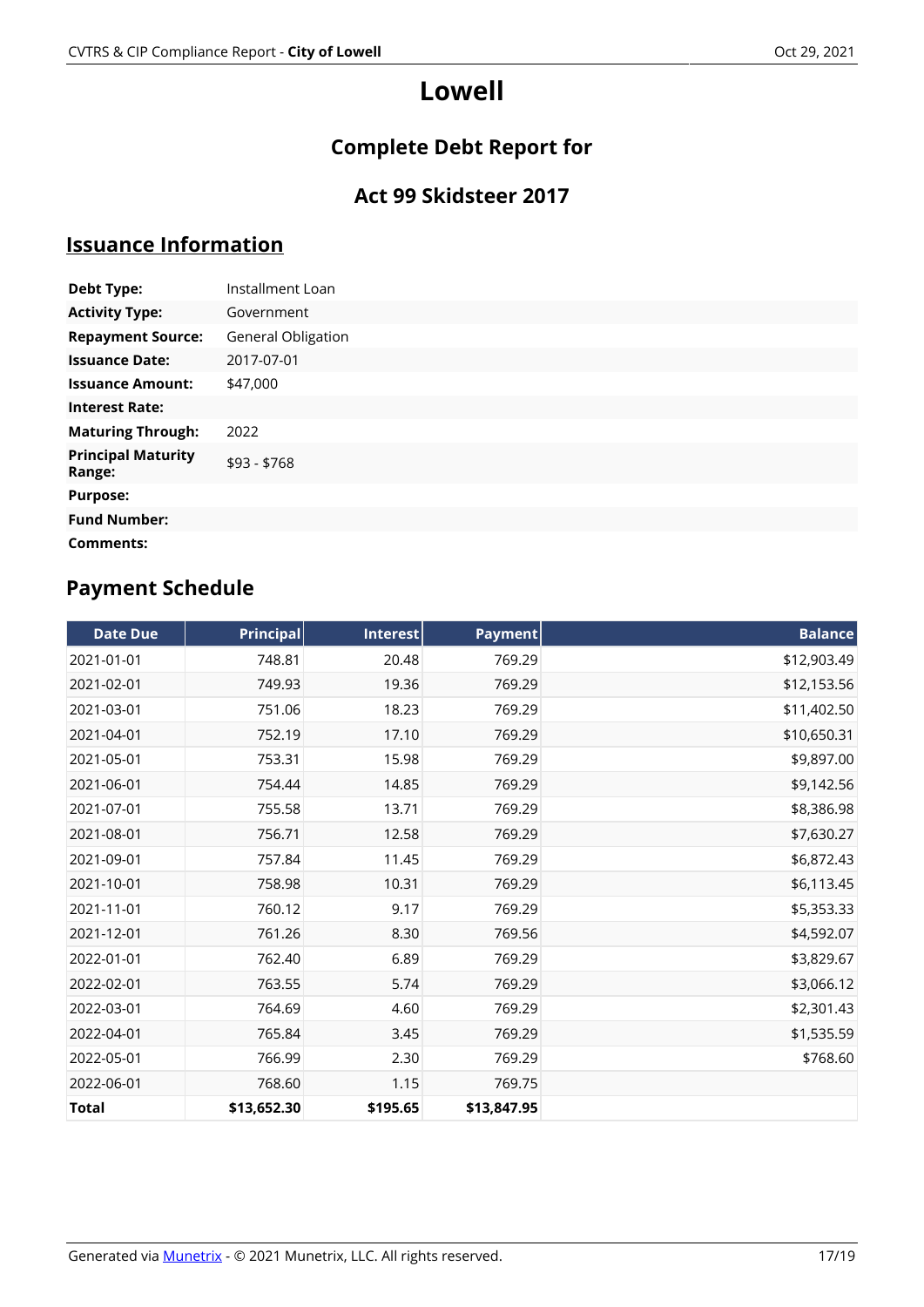# **Complete Debt Report for**

### **Act 99 Dump Body 2016**

### **Issuance Information**

| <b>Debt Type:</b>                   | Installment Loan    |
|-------------------------------------|---------------------|
| <b>Activity Type:</b>               | Government          |
| <b>Repayment Source:</b>            | General Obligation  |
| <b>Issuance Date:</b>               | 2016-06-01          |
| <b>Issuance Amount:</b>             | \$73,371            |
| <b>Interest Rate:</b>               |                     |
| <b>Maturing Through:</b>            | 2021                |
| <b>Principal Maturity</b><br>Range: | \$14,674 - \$14,674 |
| <b>Purpose:</b>                     |                     |
| <b>Fund Number:</b>                 |                     |
| Comments:                           |                     |

| Date Due     | <b>Principal</b> | Interest | Payment     |
|--------------|------------------|----------|-------------|
| 2021-04-01   | 14,674.20        | 114.99   | 14.789.19   |
| <b>Total</b> | \$14,674.20      | \$114.99 | \$14,789.19 |